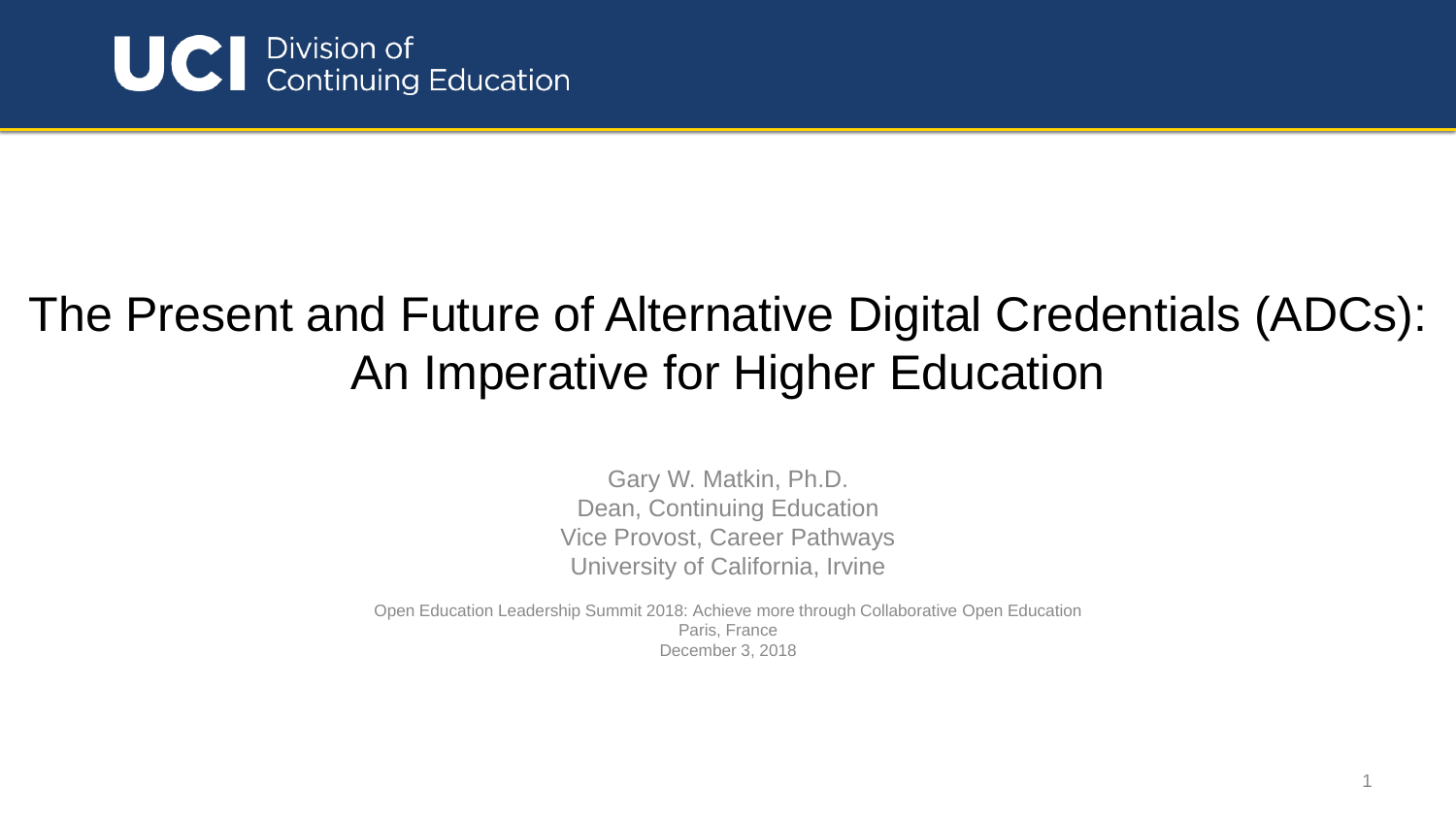## The Concept of ADCs (Badges)



Microsoft, Cisco and Project Management Institute and others consulted with IBM and have now launched digital badge programs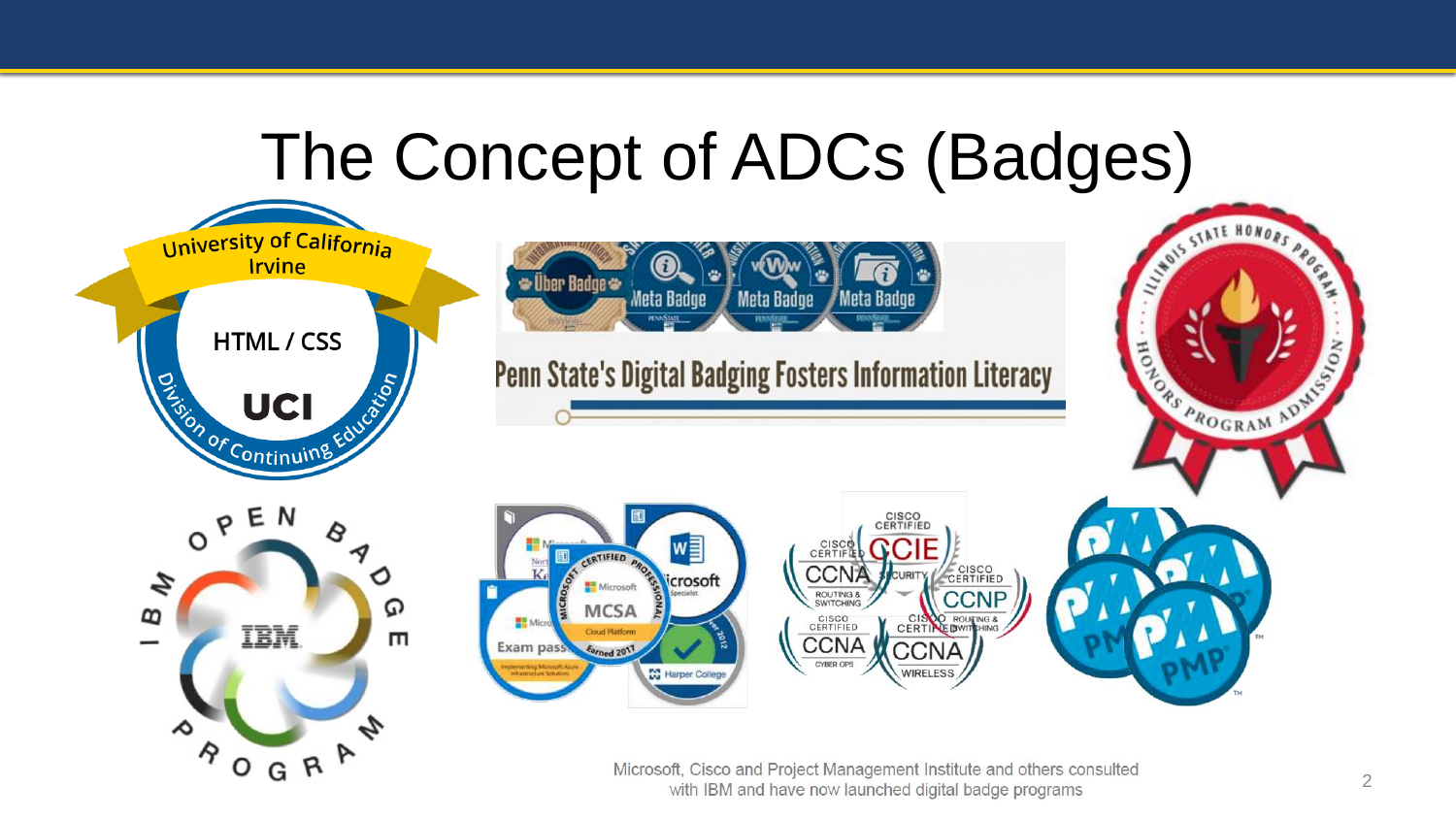#### Examples of Competency-Based ADCs

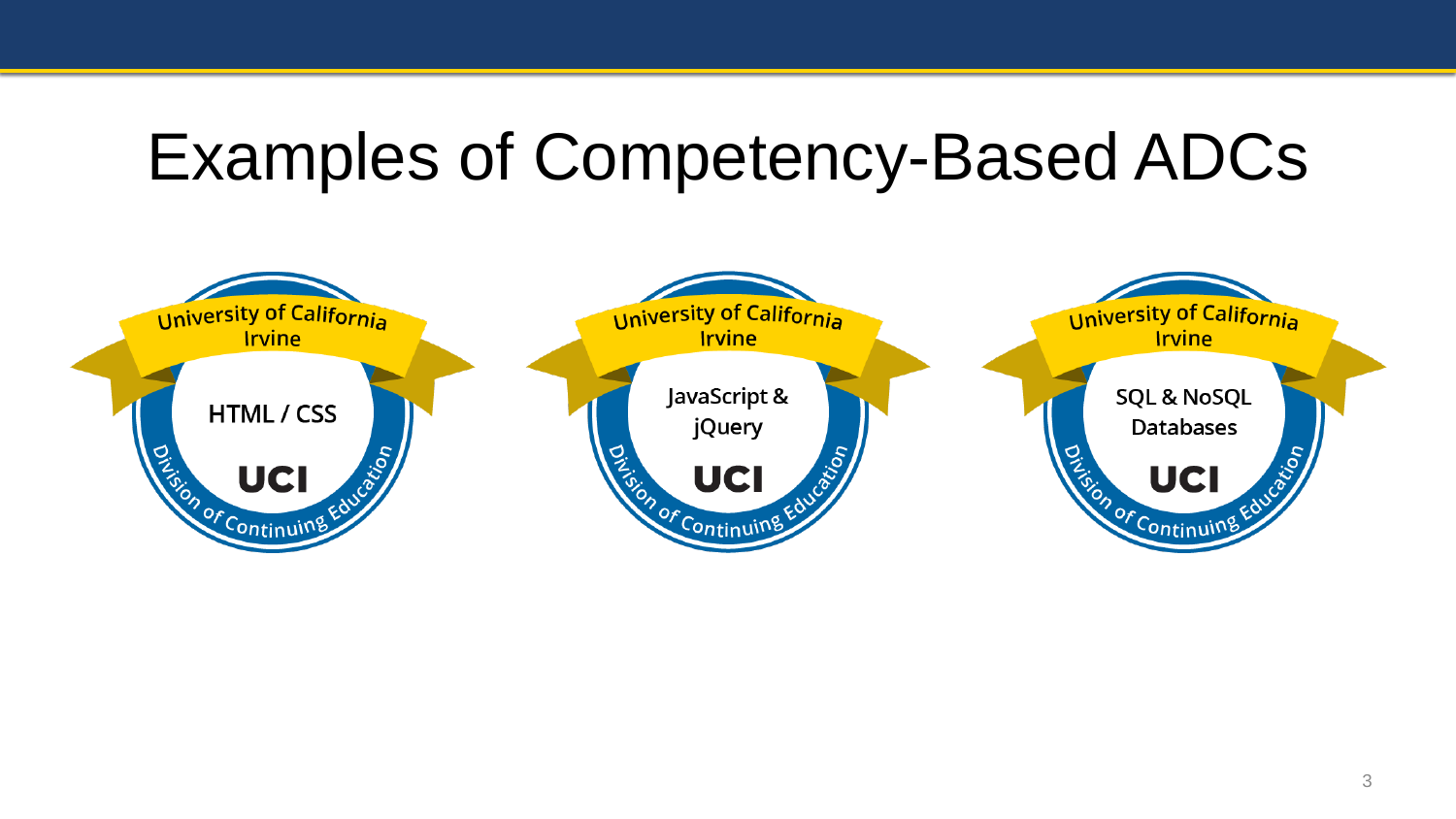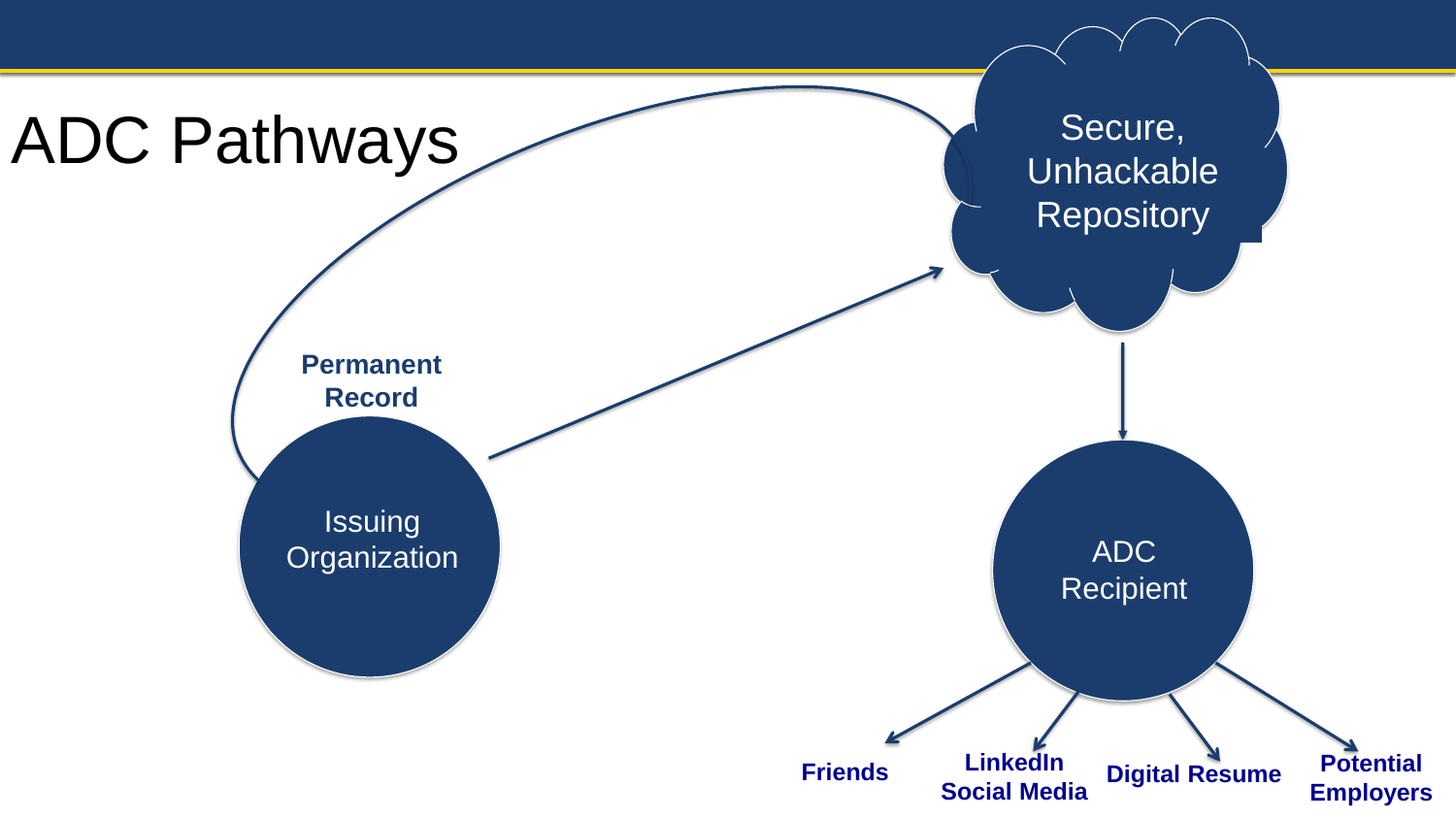# What Does an ADC Contain (Metadata)

- Verification of earner's identity
- Qualification and information about the issuer
- Date issued, date to be expired
- Description of competency
- Outcomes achieved to earn badge
- Relationship to other related competencies
- Examples of student work (optional)

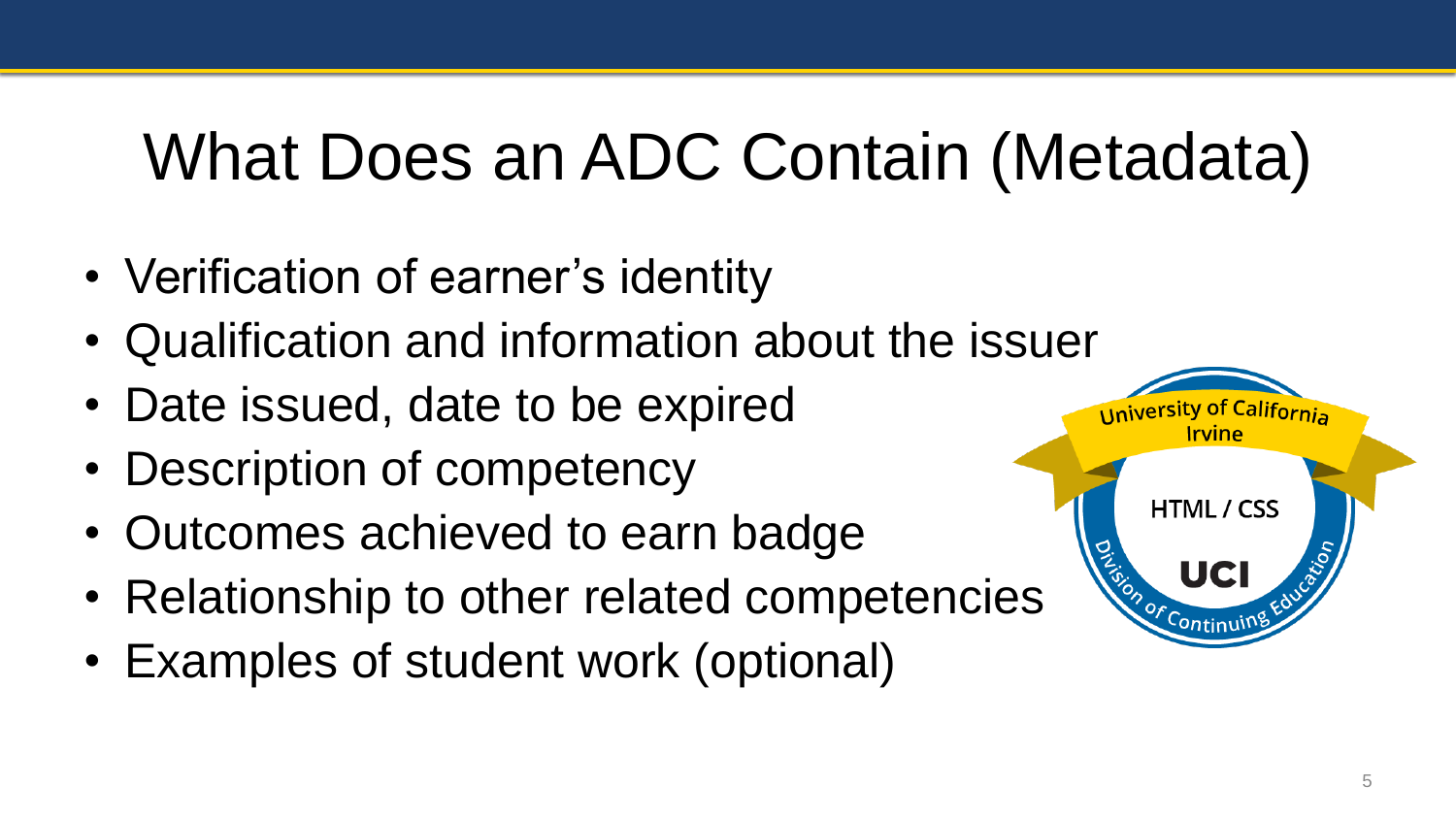## Characteristics of ADCs

- Alternative to what are now issued
- Non-degree certifications of skills and abilities related to workforce needs
- Digitally created, stored, and transmitted
- Attest to competencies
- Portable
- Easily understood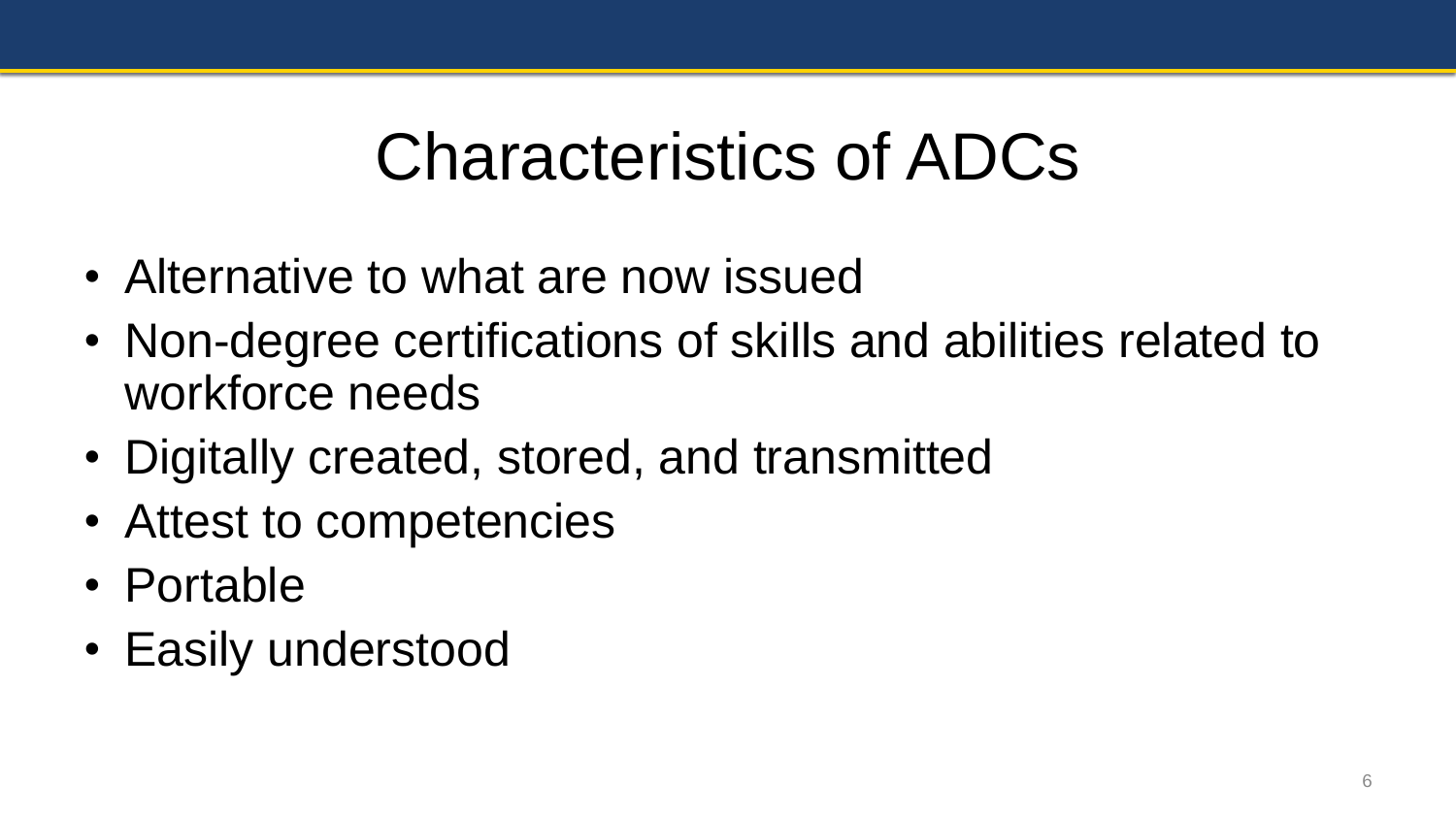## Rationale for Institutional Adoption of ADCs

- Already widely used
- Transcripts irrelevant to workforce
- Certify valuable non-degree skills and abilities
- Makes universities accountable
- Young adults demand shorter, relevant education
- ADCs are a natural outcome of open education
- Companies use digital searches to hire candidates
- The ADC ecosystem is developing
- Employer acceptance is increasing